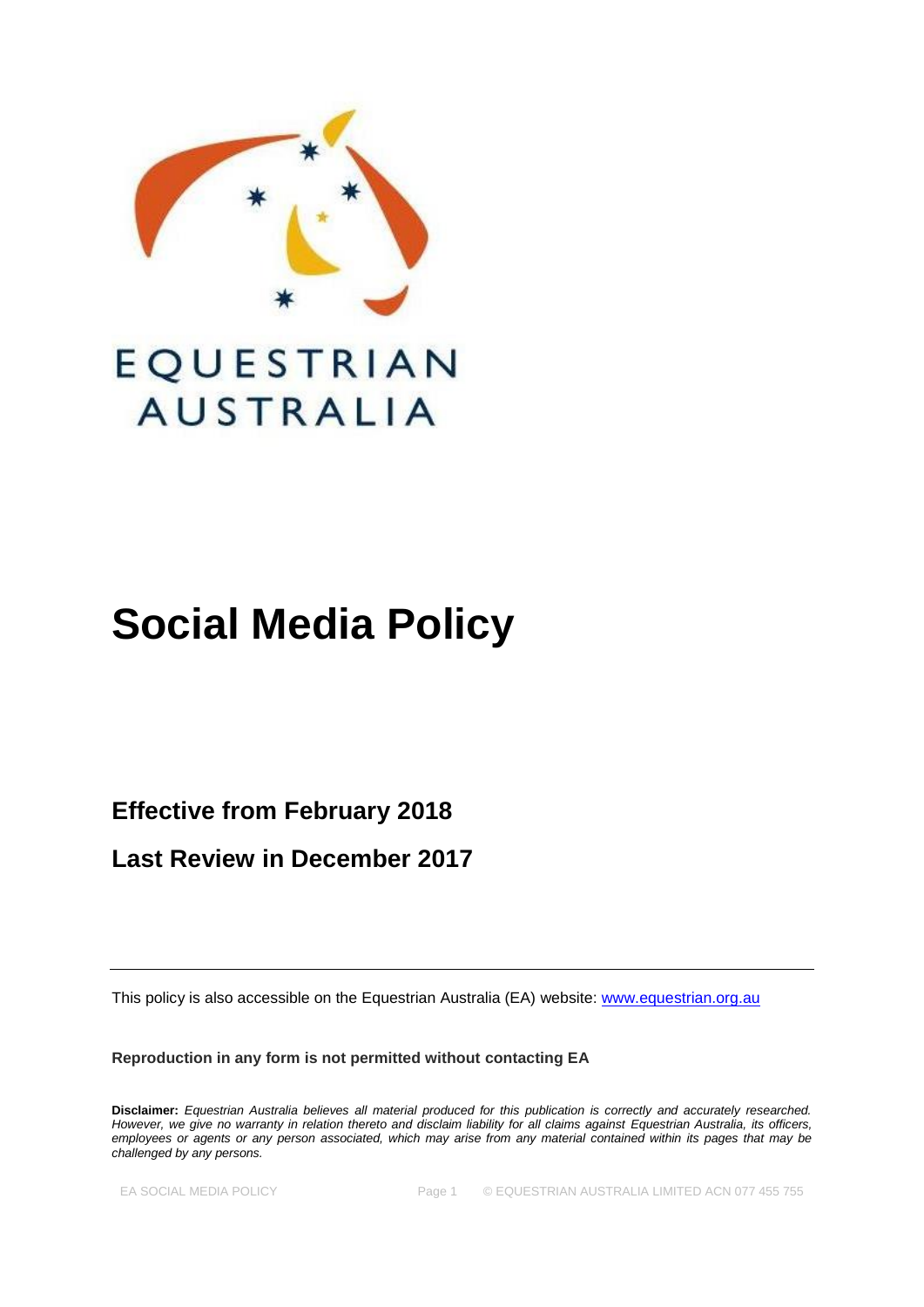## **1. Introduction**

Social media gives individuals, groups, organisations and businesses the opportunity to instantly share information with online communities. Blogs, forums, social networking and video sharing sites are the most popular types of social media. However, any forum which allows a user to upload and share information is considered part of the social media space. It is also important to note that information that is shared need not be written; it could take the form of an image or audio visual material.

Equestrian Australia (**EA**) supports the use of social media as a timely and effective method of communication. In addition to engaging with members of the equestrian community, social media can help EA reach members of the broader public and traditional media.

EA proactively seeks positive media coverage and does so for the benefit of its athletes and members. Traditionally this media coverage has been through TV, radio and print media outlets. However the rise of social media has widened this landscape. Given these changes, all EA members and employees, have the opportunity to act as ambassadors for the organisation, simply by maintaining an online presence.

While social media provides a great opportunity to raise EA's profile and reach new audiences, it also has the potential to harm the reputation of EA, its athletes, members and stakeholders. It is therefore crucial that all EA members, employees of EA and other persons bound by this policy are aware of the potential implications of using social media.

The purpose of this policy is to provide persons bound by this policy with guidance on the best way to engage in social media to maximise value and minimise risk.

EA encourages all persons bound by this policy (refer to section 2 – Policy Application) to use social media within the parameters outlined in this policy to ensure that the reputations of EA, and its athletes, coaches, officials, employees, volunteers and stakeholders are protected.

Please note, this policy should be read in conjunction with the EA Member Protection Policy and EA Code of Conduct.

## **2. Policy Application**

This policy applies to all members of EA, and EA's employees, officers (including the Board of Directors and National Discipline Committee Members), administrators, volunteers, national squad athletes, coaches, officials (including Veterinarian officials), team managers and State branches, as well as associated interested persons who have some form of 'duty' on behalf of EA.

## **3. What is social media?**

Social media is any digital communication tool that can be used for public, social communication. This includes but is not limited to:

- social networking sites such as, Facebook, Twitter, or LinkedIn;
- content sharing platforms including Flickr, Instagram and Pinterest (photo sharing) and YouTube and Vimeo (video sharing);
- blogs and websites that allow commentary; and
- forums, discussion boards and online collaboration tools.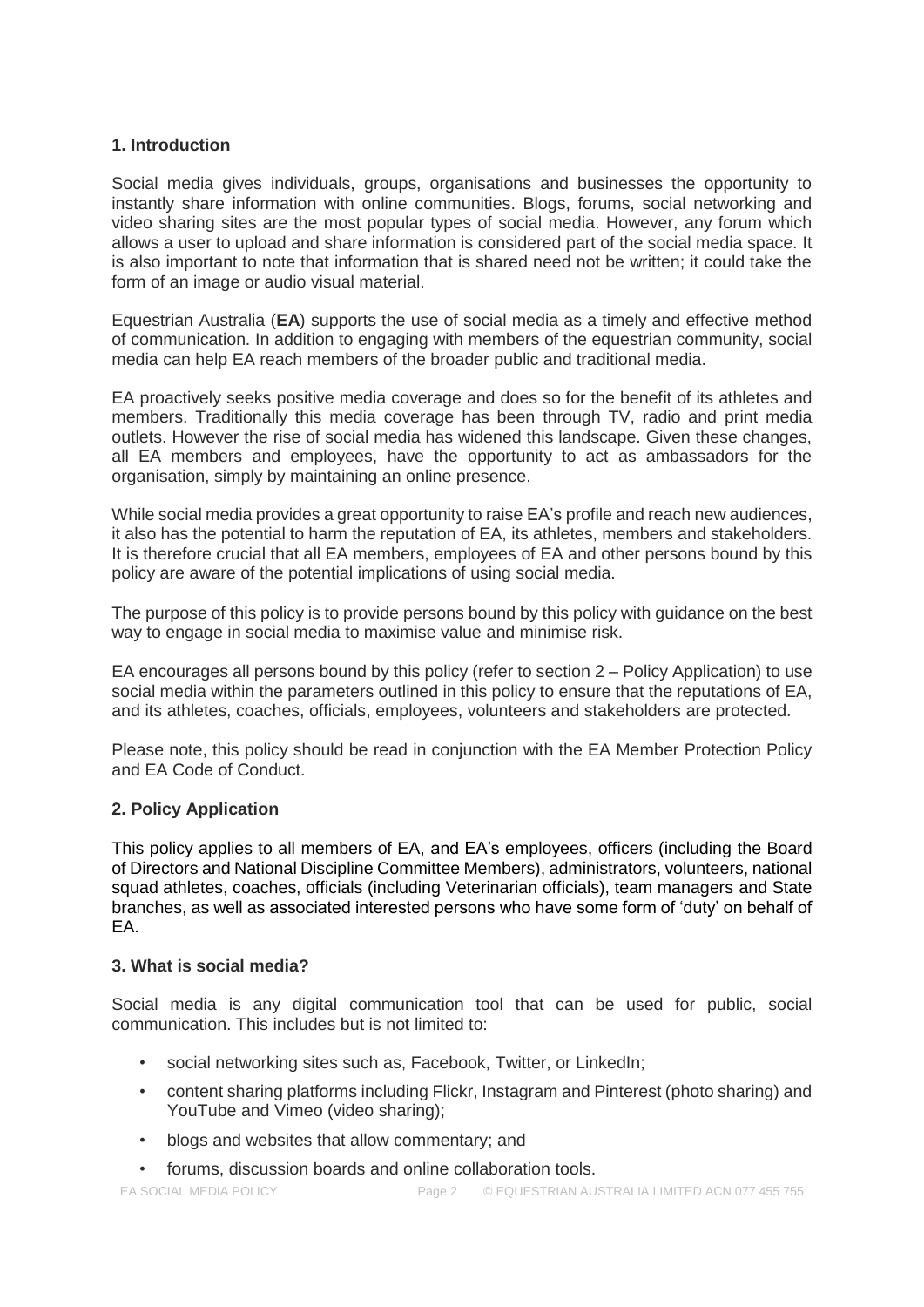All forms of social media activity are covered under this policy. The absence or lack of explicit reference to a particular social networking site or application does not limit the extent of the application of this policy.

#### **4. Social media guidelines**

When persons bound by this policy use social media the following guidelines must be considered.

#### **a) It's still the real world**

Social media is a form of communication and connection. Present yourself in social media as you would in person, via the telephone, in a meeting or in any other public forum.

#### **b) Your content is everywhere forever**

Assume everything you put on the internet, even if in private, can be read by anyone and can never be deleted. This is why you need to take particular care when communicating on social media.

Information which is shared online can be difficult to retract. A person might be able to remove his/her original comments. However, the very nature of social media encourages people to share information which makes it difficult to know where the information they post finishes up.

Persons bound by this policy should assume that all posts and information they share via social media can be traced back to them.

### **c) You represent you**

 Make it clear that your views, that you post on social media, are your own and not those of EA.

When using social media, write in the first person and do not give any impression of EA's official endorsement of your comments. If someone asks you a question on social media about EA, direct them to the relevant person within EA.

You are personally responsible for your posts and comments on social media, including any impact on EA.

 Establishing personal sites, blogs and accounts that have an EA 'look and feel' and which could be perceived as being EA or one of its disciplines (when it is not) is strictly prohibited.

EA officers including National Discipline Committee members are not permitted to administer discipline specific accounts on social media. Information that National Discipline Committees and Committee members wish to share with EA subscribers on social media must come through EA's national office and its authorised EA social media accounts. State Discipline Committees should refer to their State branch for rules specific to their State.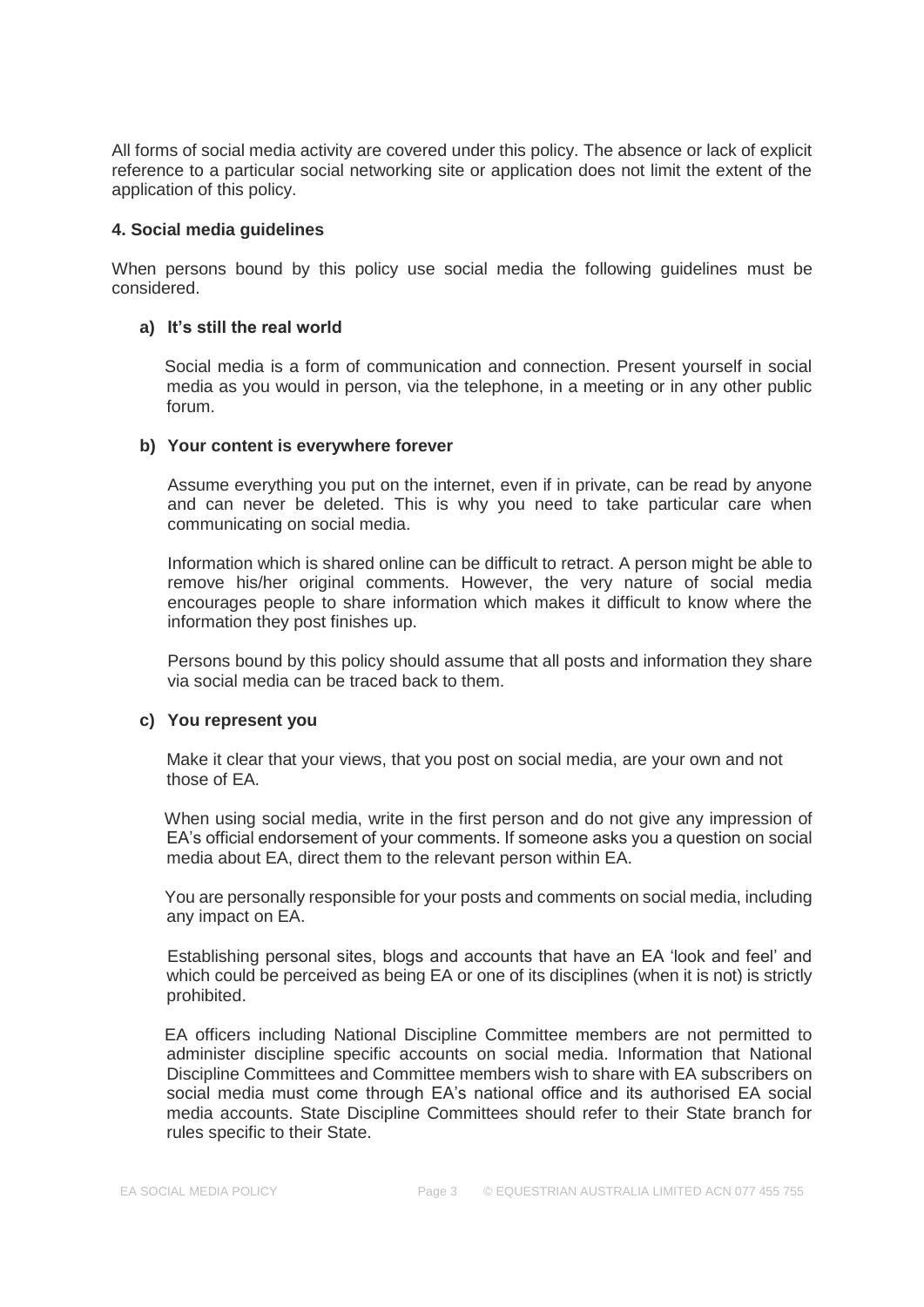#### **d) You reflect EA**

 Even if you don't identify yourself on social media as being associated with EA (whether as an employee, member or otherwise), you can still be linked to EA.

Think about what you say and how you're saying it.

Don't engage in any conduct on social media that could directly or indirectly damage EA's name or which may otherwise bring the reputation of EA or its member associations or affiliates into disrepute.

 Comments that are contrary to the spirit and integrity of the sport of equestrian will not be tolerated.

#### **e) Be kind and respectful**

 Be kind when on social media. Consider your audience and adopt a communication style that is appropriate.

 Be yourself, but do so respectfully. In particular, respect the rights, dignity and worth of others.

### **f) Don't engage in illegal or unethical behaviour**

 Do not engage in any illegal or unethical behaviour when using social media. Respect copyright, privacy, anti-discrimination and harassment and intellectual property laws.

Do not post or respond to any material on social media that is threatening, derogatory, obscene, offensive, sexually explicit, pornographic, abusive, disparaging, racist, sexist, discriminatory, hateful, harassing, bullying or defamatory.

#### **g) Think before you post**

Use common sense and think before you post on social media. You should be mindful that information shared on social media appears in public so give careful consideration to content before posting it.

Never forget that information shared within online communities could have implications for the sport of equestrian and those associated with it.

#### **h) Remain security aware**

Be vigilant about the security of your social media accounts and take all reasonable steps to protect yourself. For example, don't share passwords or allow others to log on to your accounts.

#### **5. Related policies**

When using social media you are bound by other EA policies including EA's Code of Conduct and Member Protection Policy.

Please note also that athletes, coaches, officials and other representatives that are selected on teams and participate in major events such as the Olympic Games, Paralympic Games